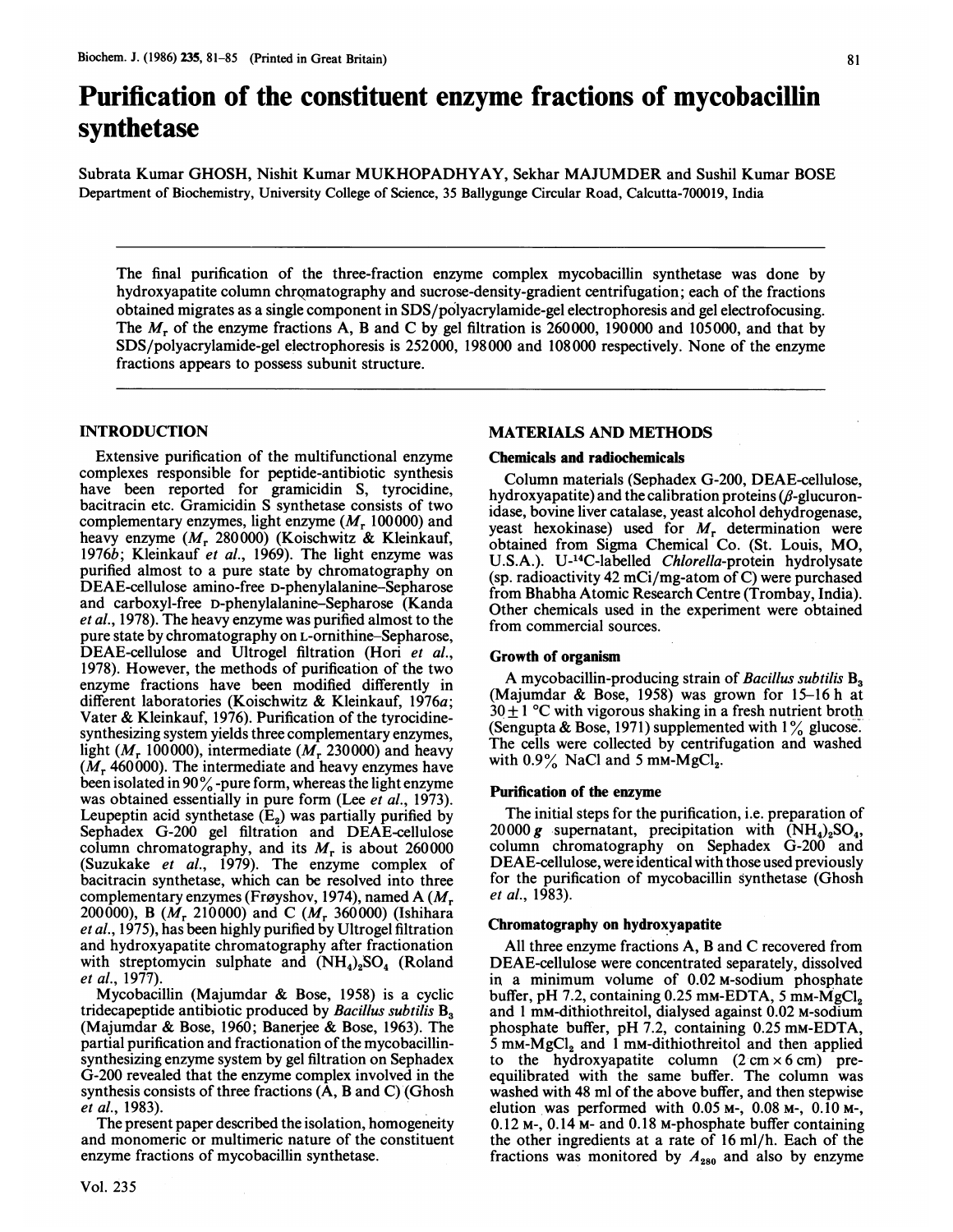activity in terms of mycobacillin formation in the presence of complementary enzyme fractions.

# Sucrose-density-gradient centrifugation

Hydroxyapatite-purified enzyme fractions were concentrated, dialysed separately against 500 ml of buffer B (50 mM-Tris/HCI, pH 7.8, containing 0.25 mM-EDTA, 10 mm-MgCl<sub>2</sub> and 1 mm-dithiothreitol) to about 1 ml and subjected to sucrose density gradient centrifugation. A discontinuous sucrose gradient was prepared by layering in succession 2 ml each of 22.5%,  $20\%$ , 17.5%,  $15\%$ , 12.5% and  $10\%$  (w/v) sucrose in buffer B over a 40%  $(w/v)$  sucrose layer in buffer B as the cushion. Each of the enzyme fractions was separately applied over the above gradient and were then centrifuged for 8 h at 40000 rev./min in a Beckman SW40 rotor at  $0^{\circ}$ C. Fractions (0.4 ml) were collected and tested for enzyme activity with complementary enzyme fractions. All the subsequent studies were performed with these enzyme fractions.

## Polyacrylamide-disc-gel electrophoresis

Gels containing  $5\%$  (w/v) acrylamide and  $0.28\%$ NN'-methylenebisacrylamide were polymerized in gel tubes to which specified enzyme fractions in buffer were applied. Electrophoresis was carried out in a glycine/Tris buffer system containing  $1.44\%$  (w/v) glycine and  $0.3\%$ (w/v) Tris (pH 9.4), at  $4^{\circ}$ C and  $2 \text{ mA}$ /tube until the tracking dye reached the separation gel and at 4 mA/tube thereafter, and stained for protein with Coomassie Brilliant Blue R 250 and destained in  $5\%$  (v/v) methanol/7.5% (v/v) acetic acid (Ornstein, 1964; Davis, 1964).

For SDS/polyacrylamide-gel electrophoresis, gels were polymerized as usual with  $0.2\%$  SDS, and the running buffer used contained  $0.2\%$  SDS and  $0.2\%$ 2-mercaptoethanol. The enzyme samples were also treated with 0.2% SDS and mercaptoethanol, usually for 15 min at 50 'C, and then applied to the gel. The gels were run as above and then stained and destained as usual (Weber & Osborn, 1969).

## Analytical isoelectric focusing

Isoelectric focusing was performed in a Sephadex IEF gel slab containing Pharmalite (Pharmacia Fine Chemicals), and it was prepared according to the instructions of the manufacturer. The electrolyte solution contained 0.1 M-NaOH at the cathode and 40 mM-aspartic acid at the anode. The carrier Pharmalite solution in the pH range 3.0-10.0 was used. The pH gradient (3.0-10.0) was established by running the gel for <sup>2</sup> h at <sup>500</sup> V before application of the sample. The samples were applied on the surface of the gel, and focusing was then carried out at <sup>1000</sup> V for <sup>3</sup> h. After the run the focused proteins were blotted in nitrocellulose paper and fixed in a solution of  $10\%$  (w/v) trichloroacetic acid and  $5\%$  (w/v) sulphosalicylic acid overnight. Staining and destaining were done by the modified method of Wrigly (1971).

## Measurement of mycobacillin synthetase activity

The incubation mixture and the method of isolation of radioactive mycobacillin were the same as described by Ghosh et al. (1983), except that the enzyme fraction to be tested was used in 50  $\mu$ g amounts in the presence of sufficient amounts of the complementary enzyme fractions to saturate the system.

# Determination of  $M_r$

By gel filtration. The  $M_r$  of the enzyme fractions was determined by gel filtration (Reiland, 1971) on Sephadex G-200  $(2.5 \text{ cm} \times 70 \text{ cm})$ . Elution was performed with buffer B and the column was calibrated with  $\beta$ glucuronidase  $(M_r \quad 280000)$ , bovine liver catalase (248000), yeast alcohol dehydrogenase (150000) and yeast hexokinase (96000). The distribution coefficient  $(K_{av.})$  was determined from the relation  $K_{\text{av}} = (V_e - V_0)/(V_t - V_0)$ , where  $V_e$  is the elution volume of the protein,  $V_0$  the void volume and  $V_t$  the total volume of the gel bed.

By SDS/polyacrylamide-gel electrophoresis. SDS/polyacrylamide-gel electrophoresis as described by Weber & Osborn (1969) was used for estimation of  $M_r$ . Thyroglobulin ( $M_r$  330000), ferritin (220000, 18000), rabbit phosphorylase b (94000), bovine serum albumin (66000), catalase (58000) and lactate dehydrogenase (36000) were used as the standard marker proteins.

## Determination of protein concentration

This was done by the method of Lowry et al. (1951), with bovine serum albumin as the standard.

# RESULTS

## Purification of the three enzyme fractions of mycobacillin synthetase on hydroxyapatite column

The protein content and enzyme-activity profiles of the three enzyme fractions as eluted by phosphate-buffer are shown in Fig. 1, which shows that the fractions eluted by 0.10-0.14 M-phosphate buffer contained enzyme fraction A, those by 0.08-0.12 M-phosphate enzyme fraction B, and by 0.05-0.08 M-phosphate enzyme fraction C. The protein peaks and the enzyme-activity peaks coincided for all three fractions. However, there were some other minor protein peaks (not shown in the Figure), which did not contain any enzyme activity.

## Purification of the three enzyme fractions of mycobacillin synthetase by sucrose-density-gradient centrifugation

All the peak fractions corresponding to each of the three enzyme fractions A, B and C chromatographed separated on hydroxyapatite columns were pooled together, layered on discontinuous sucrose gradients and centrifuged. The sedimentation patterns show that under these conditions the peak activity of enzyme fraction A sedimented at 20%, of fraction B at 17.5% and of fraction C at 12.5% sucrose (results not shown).

## SDS/polyacrylamide-gel electrophoresis of mycobacillin synthetase

The homogeneity of the mycobacillin synthetase preparation, tested by polyacrylamide-gel electrophoresis at pH 9.4, is shown in Fig. 2. It appears that each of the enzyme fractions  $(A, B \text{ and } C)$ , finally purified by sucrose-density-gradient centrifugation, migrates as a sharp single band on native disc-gel electrophoresis. Each of the enzyme fractions on a  $0.2\%$ -SDS/polyacrylamide gel also appears to have a single band which could not be dissociated into subunits, even by more extensive treatment of the enzyme fraction with  $2\%$  SDS and  $1\%$ 2-mercaptoethanol for 60 min.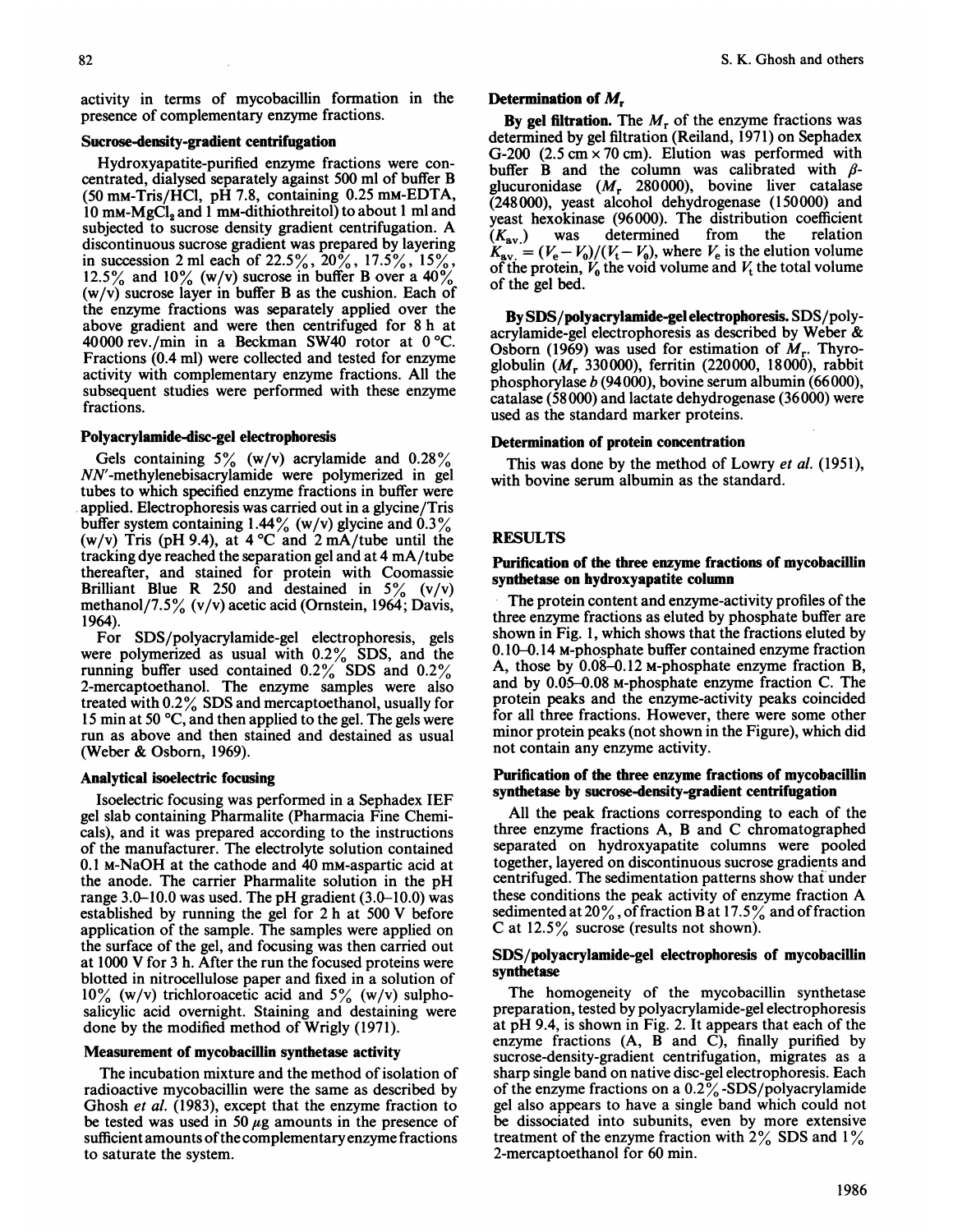

Fig. 1. Adsorption chromatography on hydroxyapatite of the components  $A$  (a),  $\overline{B}$  (b) and  $\overline{C}$  (c) of mycobacillin synthetase

The DEAE-cellulose peak fractions were pooled, dialysed and separately applied to hydroxyapatite columns  $(2 \text{ cm} \times 6 \text{ cm})$ . After washing with 48 ml of phosphate buffer the column was eluted stepwise with increasing concentrations of phosphate buffer as shown. Each collected fraction (4 ml) was monitored both for  $A_{280}$  ( $\bullet$ ) and by assay of enzyme activity  $(O)$  in the presence of complementary enzyme fractions plus mycobacillin constituent amino acids.



Fig. 2. Polyacrylamnide-disc-gel electrophoresis of the purified enzyme fractions of mycobacillin synthetase

About 50  $\mu$ l of each of the fractions obtained after sucrose-density-gradient purification was applied to polyacrylamide gel  $(5\%)$ . The electrophoresis was carried out at 4 mA/gel for 4 h with Tris/glycine buffer.

#### Isoelectric focusing of mycobacillin synthetase

The homogeneity of each of the three fractions of mycobacillin synthetase was determined by isoelectric focusing on Sephadex gels, by using Pharmalite in the range pH 3.0-10.0. Each of the fractions gave <sup>a</sup> single band (results not shown). The pl values were 6.0, 5.8 and 6.0 for fractions A, B and C respectively.

#### $M<sub>r</sub>$  of the three fractions of mycobacillin synthetase

By gel fitration on Sephadex G-200. Each of the fractions obtained from sucrose-density-gradient centrifugation was chromatographed on the column along with marker proteins. The distribution coefficient calculated from the elution pattern was plotted against  $log M_r$  of the marker proteins (Fig. 3a), which shows  $M_r$  values of fractions A, B and C of 260000, 190000 and 105000 respectively.

By SDS/polyacrylamide-gel electrophoresis. Each of the fractions obtained from the sucrose density gradient was run on SDS/polyacrylamide gel along with marker proteins. The relative mobility of the proteins were plotted against  $\log M_r$  of the marker proteins (Fig. 3b), which shows  $M_r$  values of fractions A, B and C of 252000, 198000 and 108000 respectively.

## **DISCUSSION**

In continuation of our previous work, when we reported the partial purification and fractionation of the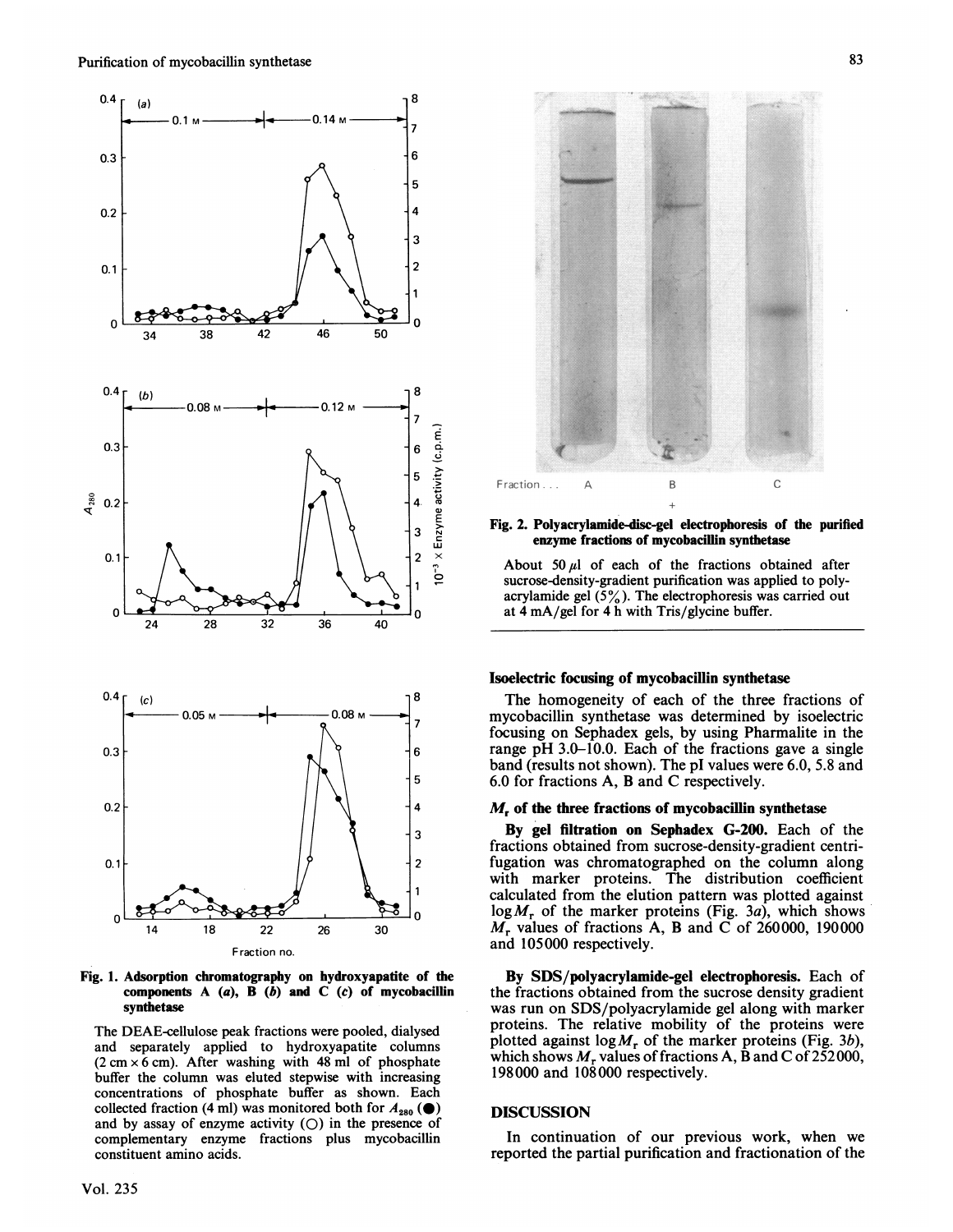

Fig. 3. Estimation of the M, of enzyme fractions by (a) Sephadex G-200 gel filtration and (b) SDS/polyacrylamide-gel electrophoresis

(a) Mycobacillin synthetase and marker proteins were applied to the Sephadex G-200 column (2.5 cm  $\times$  70 cm) pre-equilibrated with buffer B. The distribution coefficients  $(K_{av})$  for the markers and the enzyme were calculated, and the linear correlation between  $K_{\text{av}}$  and log  $M_r$  for globular proteins was used for  $M_r$  estimations. The marker proteins were: 1, hexokinase; 2, alcohol dehydrogenase; 3, catalase; 4,  $\beta$ -glucuronidase. (b) SDS/polyacrylamide-gel electrophoresis was performed on 5% -acrylamide gels. The marker proteins were: 1, thyroglobulin; 2, ferritin (half); 3, phosphorylase b; 4, bovine serum albumin; 5, catalase; 6, lactate dehydrogenase; 7, ferritin. Their mobilities were plotted against the logarithm of their  $M_r$ .

#### Table 1. Summary of purification of mycobacillin synthetase from Bacillus subtilis  $B_3$

The synthesis of mycobacillin was measured as described in the Materials and methods section. The enzyme fractions to be tested were used in 50  $\mu$ g amounts in the presence of sufficient amounts of complementary enzyme fractions to saturate the system. The data below refer to the enzyme protein obtained from 30 g wet wt. of cells (6.5 litres of culture).

| Purification<br>step                                                                                                                                                | Protein<br>(mg)                    | $10^{-4} x$<br>Total<br>activity<br>(c.p.m.) | $10^{-4} x$<br>Specific<br>activity<br>(c.p.m./mg of<br>protein) | Yield<br>$\binom{0}{0}$    | Purification<br>(fold)               |
|---------------------------------------------------------------------------------------------------------------------------------------------------------------------|------------------------------------|----------------------------------------------|------------------------------------------------------------------|----------------------------|--------------------------------------|
| 20000 $g$ supernatant                                                                                                                                               | 1010                               | 141                                          | 0.14                                                             | 100                        |                                      |
| Streptomycin sulphate fraction                                                                                                                                      | 981                                | 140                                          | 0.14                                                             | 99                         |                                      |
| $30-55\%$ -sat.- $(NH_4)_2SO_4$ fraction                                                                                                                            | 245                                | 123                                          | 0.50                                                             | 87                         | 3.6                                  |
| Sephadex G-200<br><b>Fraction A</b><br>(i)<br><b>Fraction B</b><br>(ii)<br>$(iii)$ Fraction C<br>DEAE-cellulose<br><b>Fraction A</b><br>$\rm(i)$<br>(ii) Fraction B | 14.2<br>32.5<br>18.0<br>3.5<br>5.0 | 46<br>100.1<br>45.3<br>19.6<br>25.5          | 3.50<br>3.08<br>2.52<br>5.60<br>5.10                             | 32<br>71<br>32<br>14<br>18 | 25.0<br>22.0<br>16.5<br>40.0<br>36.0 |
| $(iii)$ Fraction C<br>Hydroxyapatite<br><b>Fraction A</b><br>(i)<br><b>Fraction B</b><br>(ii)<br>$(iii)$ Fraction C                                                 | 4.0<br>1.2<br>2.2<br>1.5           | 26.88<br>12.0<br>23.1<br>20.16               | 6.72<br>10.08<br>10.50<br>13.44                                  | 19<br>9<br>16<br>14        | 47.0<br>72.0<br>75.0<br>96.0         |
| Sucrose gradient<br><b>Fraction A</b><br>$\rm(i)$<br><b>Fraction B</b><br>(ii)<br>(iii) Fraction C                                                                  | 0.5<br>1.1<br>0.9                  | 8.8<br>21.3<br>13.6                          | 17.64<br>19.40<br>15.12                                          | 6<br>15<br>9               | 126<br>139<br>106                    |